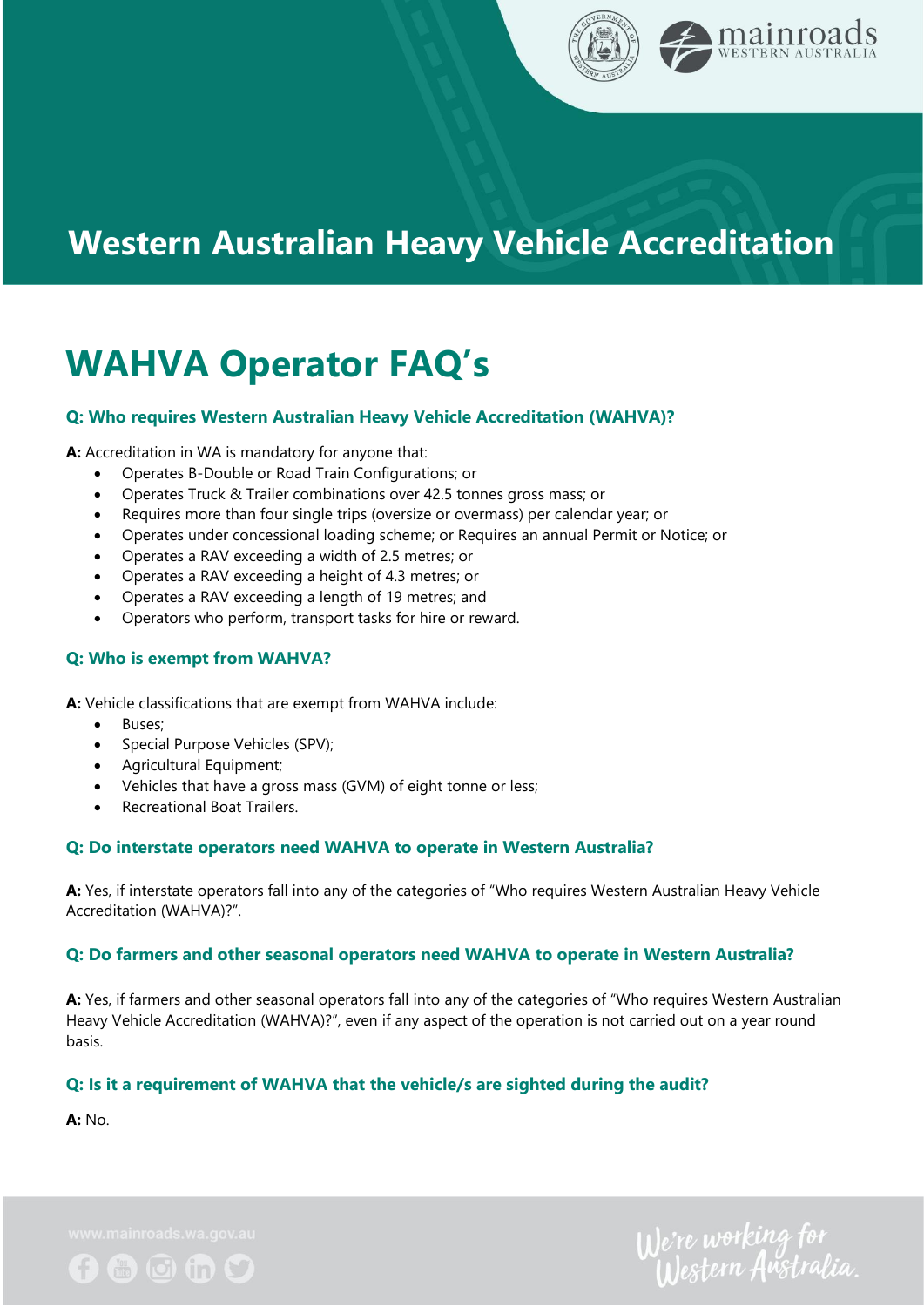#### **Q: Is WAHVA transferred if a vehicle is sold?**

**A:** No. Accreditation applies to the operator, not the vehicle. Existing permits must be cancelled and applications for new permits submitted to Main Roads in the name of the new operator with proof of change of ownership.

#### **Q: If a transport operator has filled in the Operator Guide, will this suffice as their Management Systems?**

**A:** No. The Operator Guide is *not* a management system but is a tool to assist operators in preparing their management system. They will still need written instructions etc, that meet the requirements of the modules.

### **Q: The Module Standards refer to written instructions/documents/policies/procedures. Are written instructions/documents/policies/procedures required to be in hardcopy format?**

**A:** No. These can be in either written or electronic format.

#### **Q: Are depots required to be included in the audit?**

**A:** Yes. All depots nationwide are to be included in the audit.

**Q: Is a Vehicle Register from the WAHVA Audit Report displaying the dates of current certificate(s) of roadworthiness or Accreditation Roadworthy Vehicle Checklists (no older than twelve months from the date of the audit) to demonstrate roadworthiness for each vehicle (includes trailing equipment), now required to be submitted with all Entry, Systems Entry, Re-Entry and Compliance audits?**

**A:** Yes.

#### **Q: Can operators fill in the Vehicle Register prior to an audit?**

**A:** Yes. The Vehicle Register has been placed in the Operator Guide for operators to use.

#### **Q: A number of operators have developed their own Vehicle Registers which cater for more than just WAHVA. Are they able to continue to use these?**

**A:** Yes, providing they meet all requirements of the WAHVA Vehicle Register.

#### **Q: Are operators still required to have physical evidence of the Roadworthy Inspection / Checklist for all vehicles operating under their Accreditation?**

**A:** Yes. Operators are still required to have evidence of the Roadworthy Inspection / Checklist for all vehicles operating under their Accreditation, as they are all subject to audit.

## **Q: Are operators still required to submit physical evidence of the Roadworthy Inspection / Checklist for all vehicles operating under their Accreditation?**

**A:** No. The Roadworthy Inspection / Checklist date must be within 12 months of the audit date and will need to be entered into the Vehicle Register. The Vehicle Register is submitted as part of the audit report.

#### **Q: How many Vehicles need to be recorded on the Vehicle Register?**

**A:** All vehicles (including powered and trailing equipment) that is operating or has operated under the Accreditation during the last audit period must be recorded on the Vehicle Register, irrespective of the length of time.